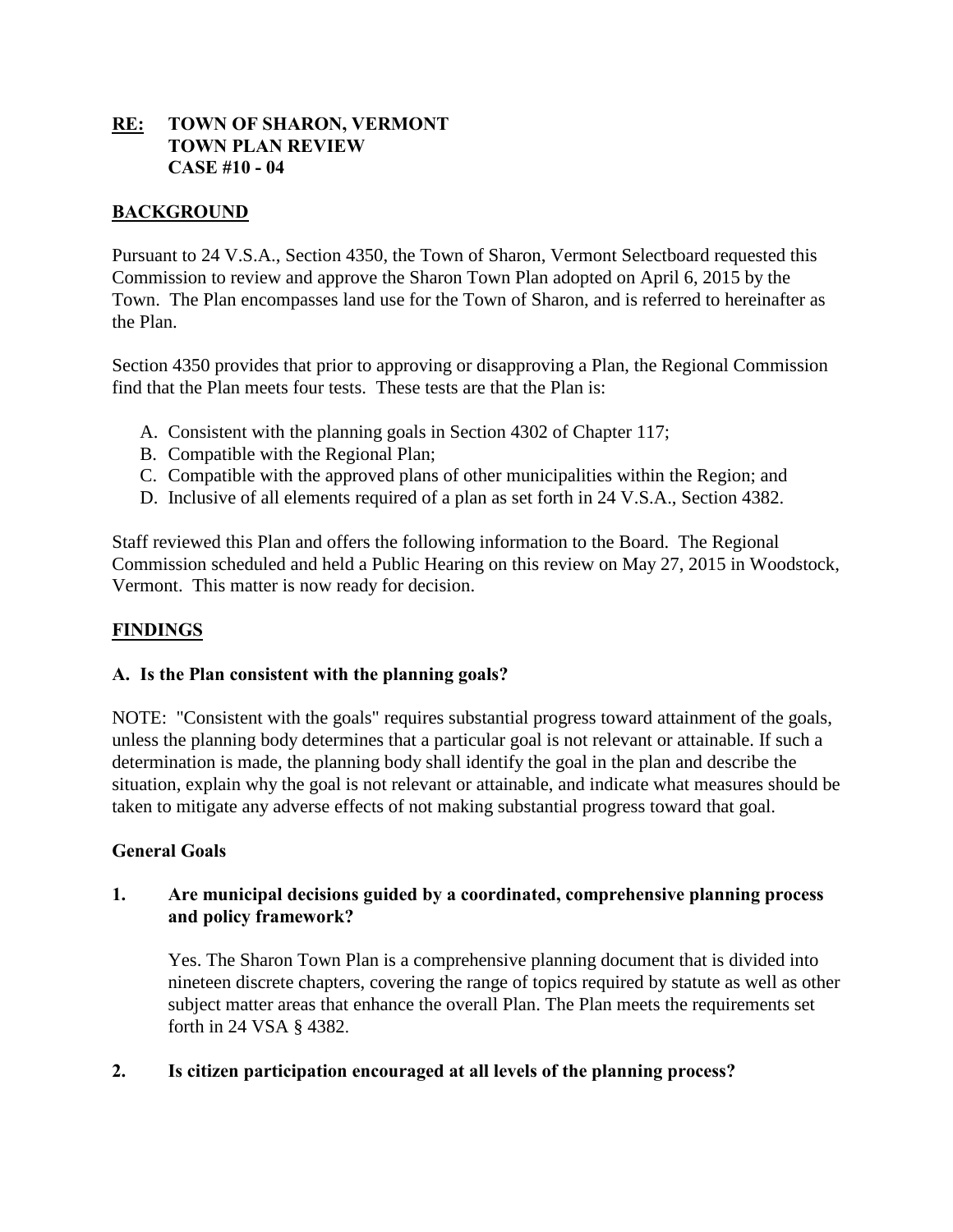Yes. At the outset of the Plan, it is stated that, in drafting the Plan, "statements of goals and policies for guiding future growth in Sharon must come from the wishes and needs expressed by the residents of Sharon," in part to reduce future conflicts (p. 6).

## **3. Is consideration being given to the use of resources and the consequences of growth and development?**

Yes. The goal of the "Scenic Resources" element is to "plan for the controlled and orderly growth of the town, developing a pattern that maintains Sharon's rural character and areas of scenic significance" (p. 45).

## **4. Is the municipality working creatively together with other municipalities to develop and implement plans?**

Yes. The Plan sets a goal to "work with neighboring towns and the region to encourage good land use and environmental policy that benefits the citizens of Sharon" (p. 116). As such, the Town has set policies that encourage continued communication, cooperation, and the exchange of planning information and development data with its neighboring communities.

## **Specific Goals**

A plan for a municipality may be consistent with the goals established in section 4302 of this title, which are:

- **1. Planning for development needs to be conducted so as to maintain the historic settlement pattern of compact village and urban centers separated by rural countryside.**
	- **a. Is intensive residential development being encouraged primarily in areas that are identified as community centers, and is strip development along highways being discouraged?**

Yes. The "Housing" element states that it is Town policy to "encourage and direct the location of future housing to complement existing or planned employment patterns, town services, travel times, and energy requirements" (p. 22). According to the "Land Use" element, housing is directed toward the Village Area (single, two, and multi-family housing, p. 78) and the rural residential area (areas just outside of the Village Area). The Plan first states that strip development "along access roads and scattered development in rural or outlying areas" is not a form of development that is in the public interest to allow in the "Scenic Resources" element, and further restates this sentiment in ensuing chapters by stating that it is an unacceptable land use pattern for the Town (p.45, 91).

**b. Is economic growth being encouraged in locally designated growth areas or being employed to revitalize existing urban or village centers, or both?**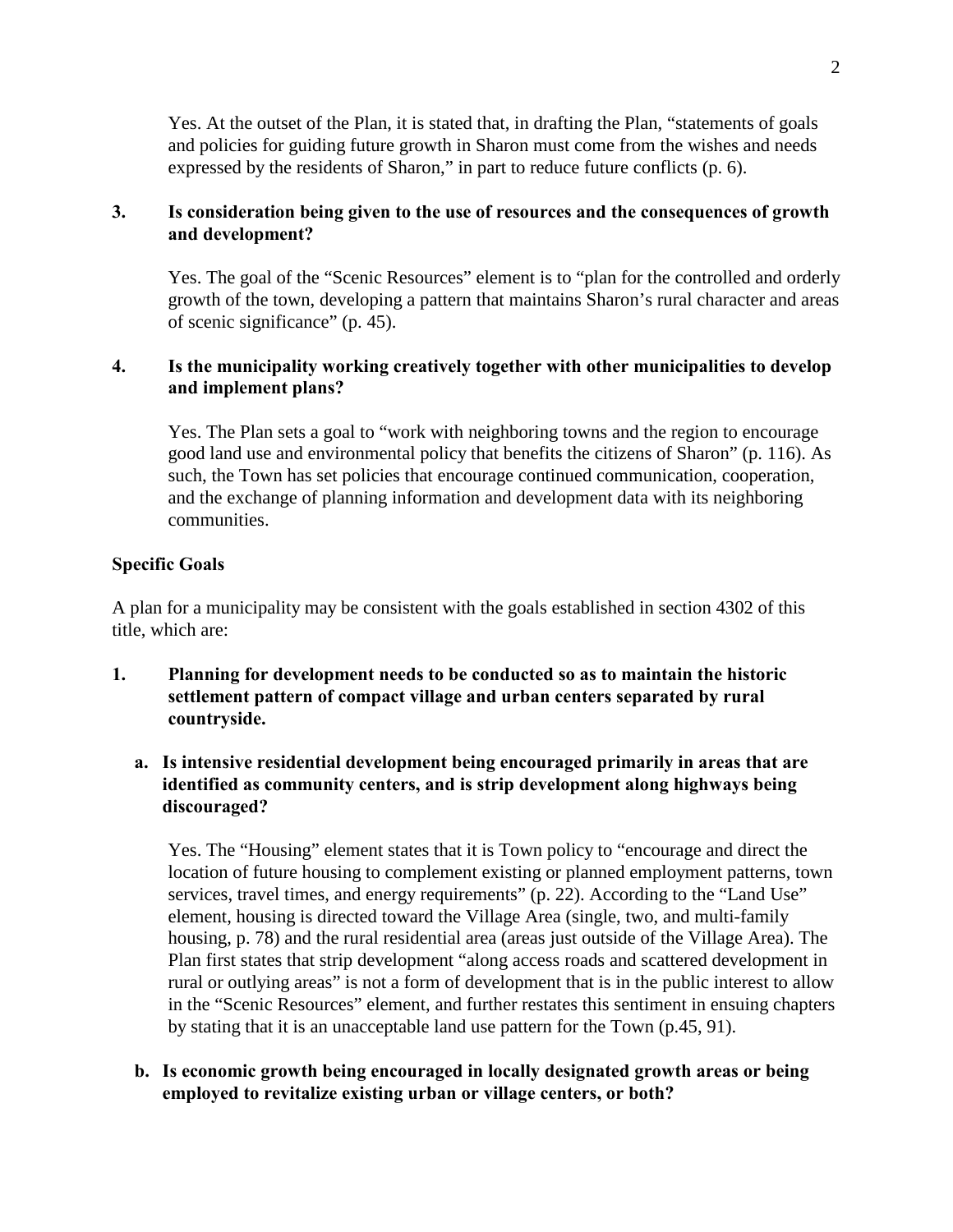Primary retail growth is largely directed toward the existing village center of the Town in proximity to VT Route 14 and I-89, including home enterprises. The Commerce Park area has been designated for "commercial or light industrial companies that are not truckdependent" (p. 14). The Plan sets a goal to "encourage continued development of smallscale enterprises in Sharon village, the Commerce Park, and in the Small Enterprise Area along Route 14 north of the Village" (p. 16).

## **c. Are public investments, including the construction or expansion of infrastructure, being made so as to reinforce the general character and planned growth patterns of the area?**

Yes. The Town intends to "maintain town facilities that meet the needs of residents in a cost effective manner," with growth that "should not exceed the capacities of local facilities and services" (p. 30). Further, the Plan "encourages a pattern of development that complements the traditional settlement pattern clearly recognized and existing in the town" through "controlled and orderly growth" (p. 45).

# **2. Does the Plan provide for a strong and diverse economy; provide satisfying and rewarding job opportunities that maintain high environmental standards; and expand economic opportunities in areas with high unemployment or low per capita incomes?**

Yes. The Plan notes that, as of 2013, nearly a quarter of the Town's population worked at local businesses, and the Town encourages "participation in a strong and diverse regional economy that provides satisfying and rewarding employment opportunities for residents while maintaining environmental standards" (pp. 14-16).

# **3. Does the Plan broaden access to education and vocational training opportunities for residents identified in the Plan?**

Yes. The Town has set a goal to "provide a safe and secure learning environment where high quality educational opportunities are provided to all students" (p. 39). The Plan addresses the needs of adult and vocational education opportunities in the narrative of the "Education" element.

# **4. Planning needs to provide for safe, convenient, economic and energy efficient transportation systems that respect the integrity of the natural environment, including public transit options and paths for pedestrians and bicyclers.**

#### **a. Has the need for public transit been addressed?**

Yes. The Town seeks to "support local, regional, and state-wide efforts to provide transportation systems that meet the needs of all population segments and not just those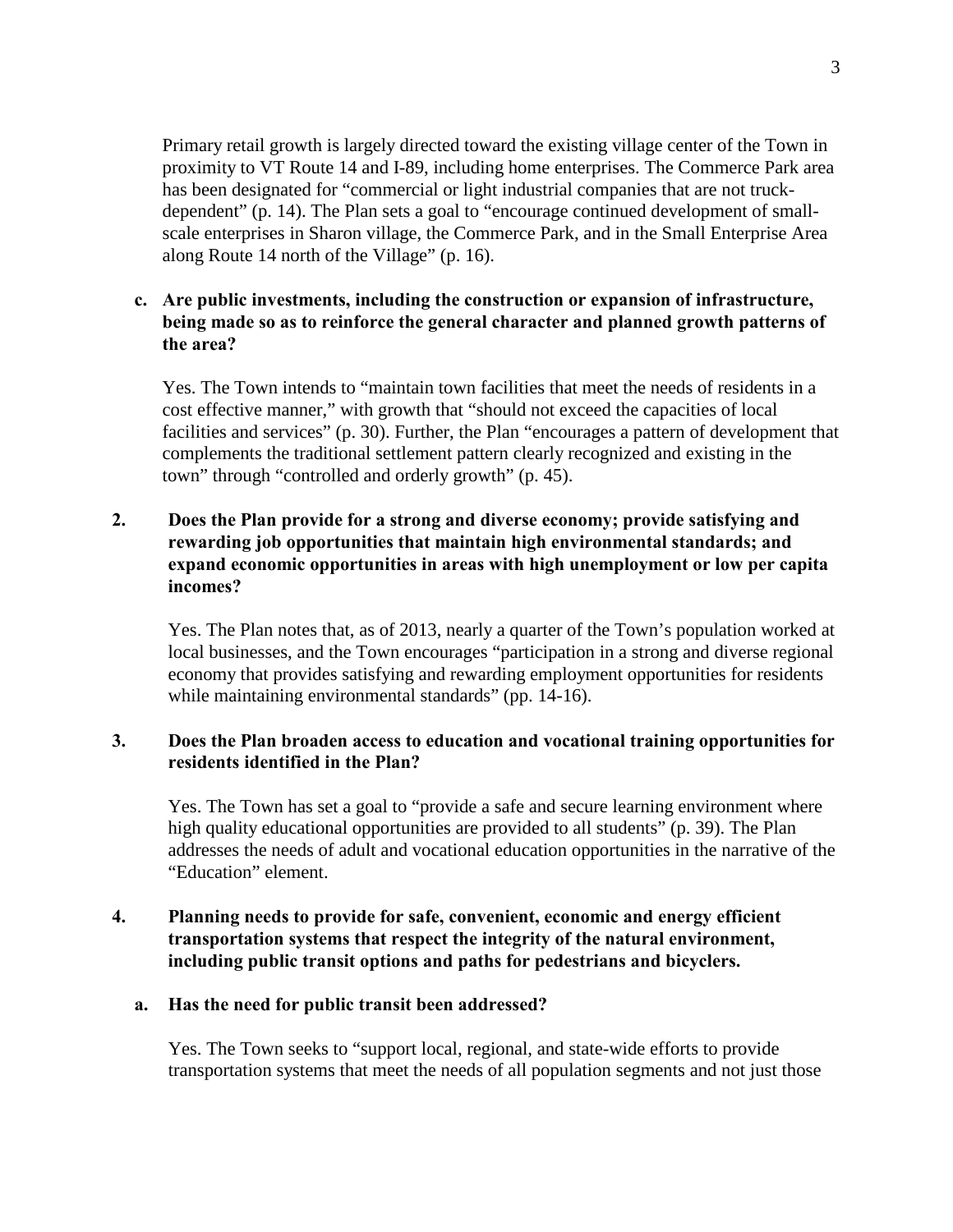who use automobiles," and sets a general policy to that states that "the use of public transportation is encouraged" (p. 90).

# **b. Does the Plan provide that highways, air, rail, and other means of transportation be mutually supportive, balanced and integrated?**

Yes. In meeting the needs of all members of the public, be they personal car drivers or otherwise, the Town aims to ensure that future development efforts do not hinder investment in/the safety of "town and regional transportation systems or facilities, including highways, bicycle ways, trails, and rail" (p 90). This speaks to the Town's intent to provide a mutually supportive, balanced and integrated transportation system to meet the needs to motorists, bicyclists, pedestrians, and transit users alike. The Plan does not, however, address regional air access and opportunities, which should be addressed in ensuing iterations of the Plan.

## **5. Planning needs to identify, protect, and preserve important natural and historic features of the community's landscape.**

**a. Have special areas been identified, including significant natural and fragile areas; outstanding water resources, including lakes, rivers, aquifers, shorelands and wetlands; significant scenic roads, waterways, and views; and important historic structures, sites, or districts, archaeological sites and archaeologically sensitive areas?**

Yes. The Plan's "Natural Resources" element covers the following resource areas: water resources, flood hazard areas, floodplains, groundwater, surface water, wetlands, flora, fauna, natural communities, habitats, and mineral resources. (pp. 50-64). The "Historic and Archeological Resources" element that follows provides a discussion on historic properties and structures of significance throughout the Town (pp. 65-69).

# **6. Planning needs to maintain and improve the quality of air, water, wildlife and land resources.**

# **a. Are air, water, wildlife, mineral and land resources being planned for development and use under the principles set forth in Act 250?**

Yes. While the Plan does not specifically address efforts to curb adverse impacts to air quality from proposed land development activities, the goals and policies stated within the "Natural Resources" element do directly address development impacts to water, wildlife, mineral, and land resources throughout the Town (pp. 59-63). If all of these impacts are mitigated, the net effect ought to yield cleaner air for residents.

# **7. Does the Plan encourage the efficient use of energy and the development of renewable energy resources?**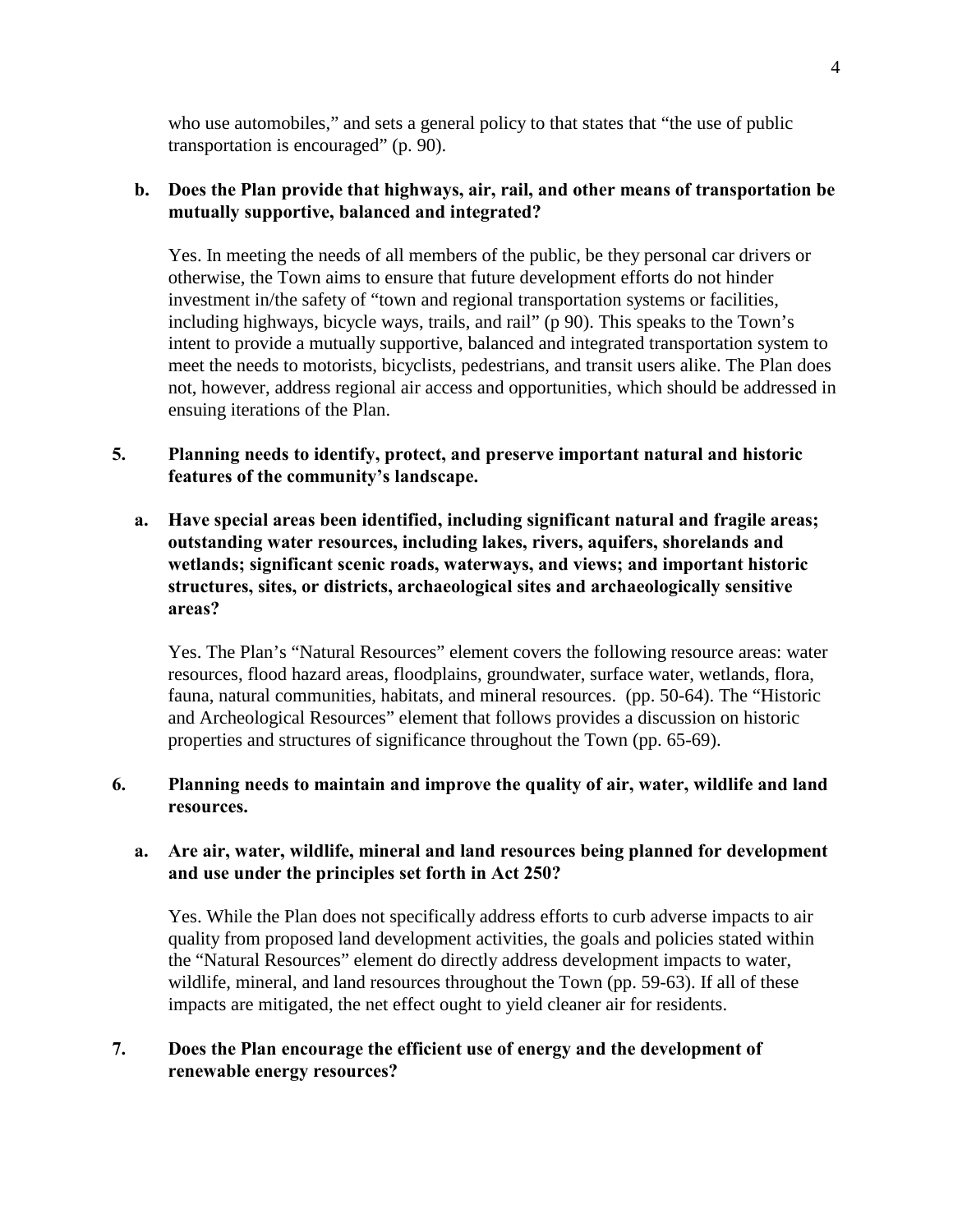Yes. The Plan promotes "the development of renewable energy resources and facilities in the Town … to meet the energy needs of the community." This is bolstered by the educational and outreach opportunities that the Town's Energy Committee provides in promoting renewable energy and efficiency standards and practices in the community.

#### **8. Planning needs to maintain and enhance recreational opportunities for residents and visitors.**

## **a. Is growth being planned so as not to significantly diminish the value and availability of outdoor recreational activities?**

Yes. It is Town policy to "protect and enhance recreational opportunities and the natural beauty and scenic characteristics of significant local landscapes" by ensuring "that major developments or subdivisions are sited and designed to promote their recreational resource value" (p. 44). It is also Town policy to "evaluate… and set aside land or facilities for parks, public access or trails" as part of the subdivision review process (p. 44).

# **b. Has public access to non-commercial outdoor recreational opportunities, such as lakes and hiking trails, been identified, provided, and protected wherever appropriate?**

Yes. The Plan emphasizes the need to "assure continued recreational opportunities for Sharon's citizens and visitors of all ages," which, in part, involves inventorying of the Town's many recreational resources (p. 43).

#### **9. Planning needs to encourage and strengthen agricultural and forest industries.**

## **a. Have strategies to protect long-term viability of agriculture and forestlands been encouraged, including maintaining low overall density?**

Yes. The Plan encourages "the conservation, wise use, and management of the town's agricultural and forestry resources, to maintain its environmental integrity, and to protect its unique and fragile natural features," and conduct agricultural and forestry operations "at a scale that is appropriate for Sharon" (pp. 73-74). Further, the Plan promotes clustered or peripheral development as a means to protect agricultural and forestry resources "and prevent fragmentation and sprawling settlement patterns" (p. 74).

## **b. Has the manufacture and marketing of value added agricultural and forest products been encouraged?**

Yes. It is Town policy to "support the development of value-added farm and forestry products" (p. 74).

#### **d. Is the use of locally-grown food products encouraged?**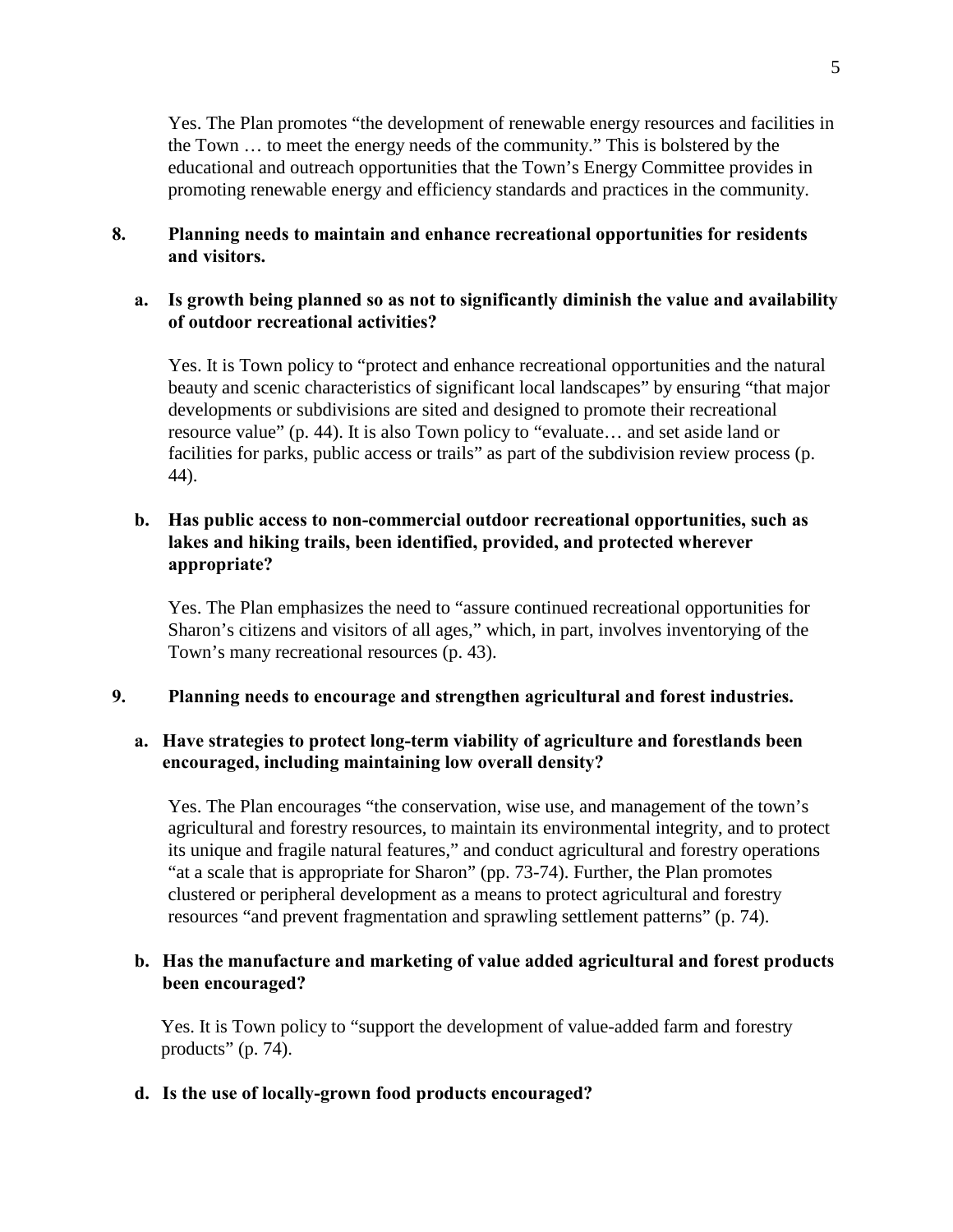Yes. The Town has demonstrated support for locally-grown food products through its support of value-added industry as well as continued support for the Sharon Farmer's Market (p. 74).

#### **e. Are sound forest and agricultural management practices encouraged?**

Yes. It is Town policy that "farmers, loggers, and foresters should use Accepted Management Practices (AMP) and are encouraged to implement Best Management Practices (BMP) in their operations and to minimize point and non-point source pollution" (p. 74).

#### **f. Are public investments planned so as to minimize development pressure on agricultural and forest land?**

Yes. Per the Plan, it is Town policy that "contiguous forest and significant agricultural areas should remain largely in non-intensive uses unless no reasonable alternative exists to provide essential residential, commercial and industrial activities for the Town's inhabitants," and that developments generally do not fragment agricultural and forest lands (p. 74).

# **10. Planning needs to provide for the wise and efficient use of natural resources and to facilitate the appropriate extraction of earth resources and the proper restoration and preservation of the aesthetics of the area.**

## **a. Have strategies to facilitate the appropriate extraction of earth resources and the proper restoration and preservation of the aesthetic qualities been addressed?**

Yes. The Plan seeks to enable "appropriate use of mineral resources" and to "support extraction and processing of mineral resources only where such activities are appropriately sited…, managed, and where the public interest is clearly benefited" (p. 60). Furthermore, it is town policy that "existing and proposed mineral extraction and processing facilities …be planned, constructed, and managed to reclaim and re-vegetate sites following extraction" while minimizing impacts to adjacent uses, the environment, habitats, and the overall rural character of the Town (p. 62).

#### **11. Planning needs to ensure the availability of safe and affordable housing.**

## **a. Is housing encouraged to meet the needs of a diversity of social and income groups, particularly for those citizens of low and moderate income?**

Yes. The Town has set goals to both "provide opportunity for Sharon residents to have access to safe and affordable housing" and to also "help Sharon remain a community that offers housing for all income levels" (p. 21).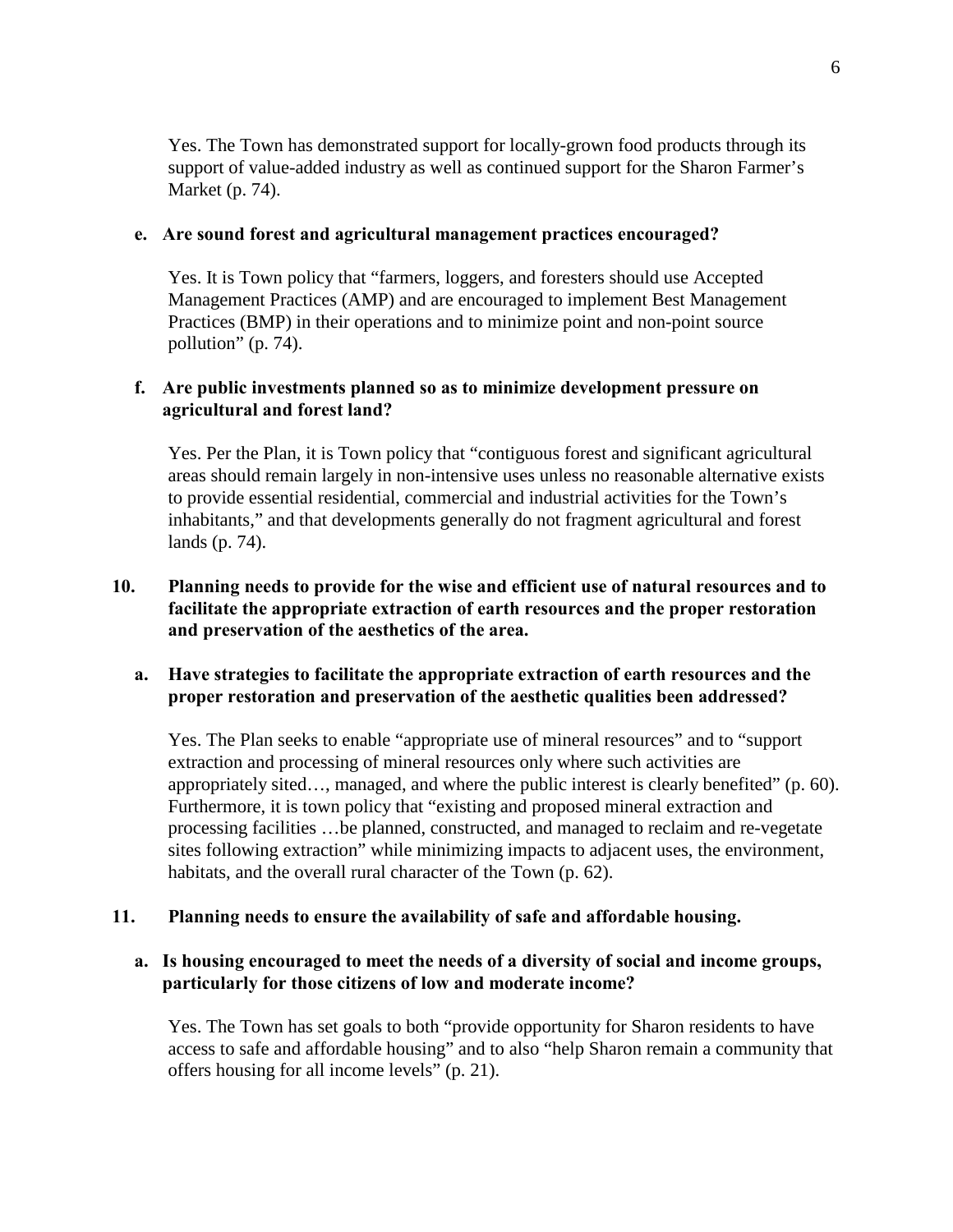### **b. Are sites for multi-family and manufactured housing readily available in similar locations to those generally used for single-family conventional dwellings?**

Yes. The Plan neither specifically outlines Town policies around manufactured housing opportunities, nor does it preclude them from any particular land use area that residential uses are generally permitted. However, the Plan's policies do aim to "keep housing affordable by planning for appropriately sized lots, accessory apartments, and clustered developments," recommending the "preservation and improvement… of existing affordable housing," and "encourage[ing] conversion of larger homes to multiple family units to meet the needs of the community" (pp. 21-22).

# **c. Does the plan provide for new and rehabilitated housing to be safe, sanitary, located conveniently to employment and commercial centers, and coordinated with the provision of necessary public facilities and utilities?**

Yes. The Plan speaks to all residents having access to safe and affordable housing that is sited to "complement existing or planned employment patterns, town services, travel times, and energy requirements" (pp. 21-22). Additionally, the Plan specifically calls out housing for special needs populations being encouraged "in close proximity to services in the village center and near transportation routes" (p. 21). It also calls for the timing and rate of housing growth or rehabilitation to "not exceed the community's ability to provide adequate public facilities" (p. 21).

## **d. Does the plan provide for accessory apartments within or attached to single family residences allowing close proximity to cost-effective care and supervision for relatives or disabled or elderly persons?**

Yes, in part. The Plan states that it is Town policy to "inform a homeowner of their right to develop an accessory apartment on their owner-occupied single-family residence," but does not also state that these units ought to be located in a particular area or cater to a particular class of individuals (p. 21). Rather, the Plan encourages the provision of housing for special needs populations in close proximity to village services and transportation in more general terms (p. 21).

## **12. Planning needs to plan for, finance, and provide an efficient system of public facilities and services to meet future needs.**

## **a. Do public facilities and services address plans for such services as fire and police protection, emergency medical services, schools, water supply and sewage and solid waste disposal?**

Yes. The Plan does address the needs for public facilities and services throughout both the "Public Facilities and Utilities" element and the "Health and Emergency Services" element (pp. 27-36).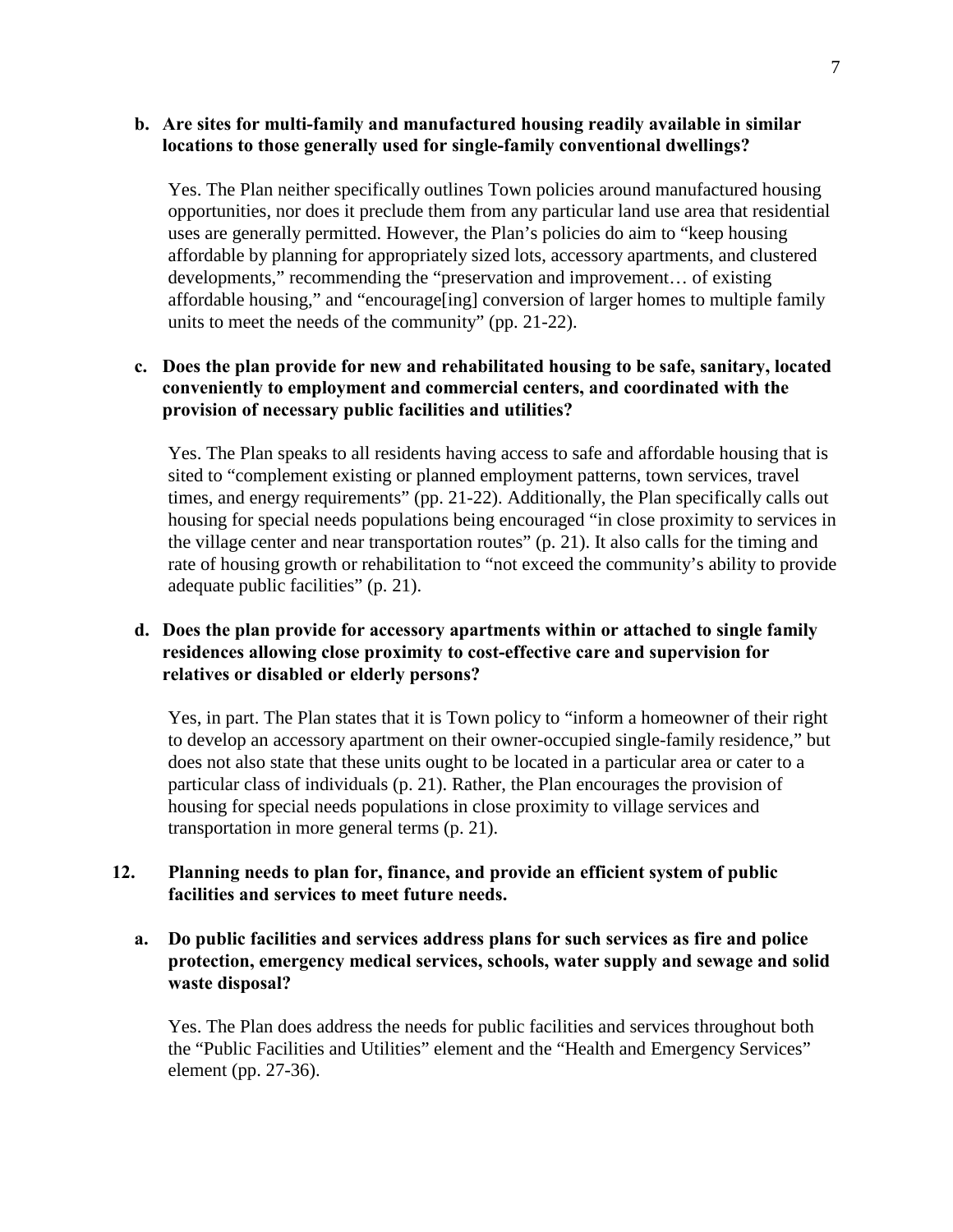#### **b. Does the rate of growth exceed the ability of the town and the area to provide facilities and services?**

No. The Plan aims to "maintain town facilities that meet the needs of residents in a cost effective manner," and also outlines a policy that "growth and development should not exceed the capacities of local facilities and services" (p. 30).

## **13. Planning needs to ensure the availability of safe and affordable child care and integrate child care issues into the planning process, including childcare financing, infrastructure, business assistance for child care providers, and child care work force development.**

The Plan does outline the existing level of childcare service available in the community, noting that many families/parents opt to utilize other family members or childcare opportunities outside of the Town for their childcare needs. However, the discussion does not extend to any of the Plan's goals, policies, or recommendations to ensure the availability of safe and affordable child care, nor does it expressly integrate those needs into the planning process.

# **B. Is the Municipal Plan Compatible With the Regional Plan?**

The Two Rivers-Ottauquechee Regional Plan was adopted on June 25, 2014 and it will remain in effect until July 25, 2022. Using the statutory definition of "compatible with," we find the Sharon town Plan to be compatible with the Two Rivers-Ottauquechee Regional Plan.

# **C. Is the Plan Compatible with Approved Plans of other Municipalities in the Region?**

At the time of review of this Sharon Town Plan, the following municipalities have Plans approved by the Two Rivers-Ottauquechee Regional Commission that are in effect:

#### List here.

These approval decisions and Plans have been reviewed in the context of the above question. Based on this, we find the Sharon Town Plan to be compatible with these Plans.

#### **D. Municipal Plan Elements - Are They Included?**

A plan for a municipality shall include the following required elements. These elements or components are, in summary:

- (a) a statement of overall objectives and policies;
- (b) a land use plan;
- (c) a transportation plan;
- (d) a utility and facility plan;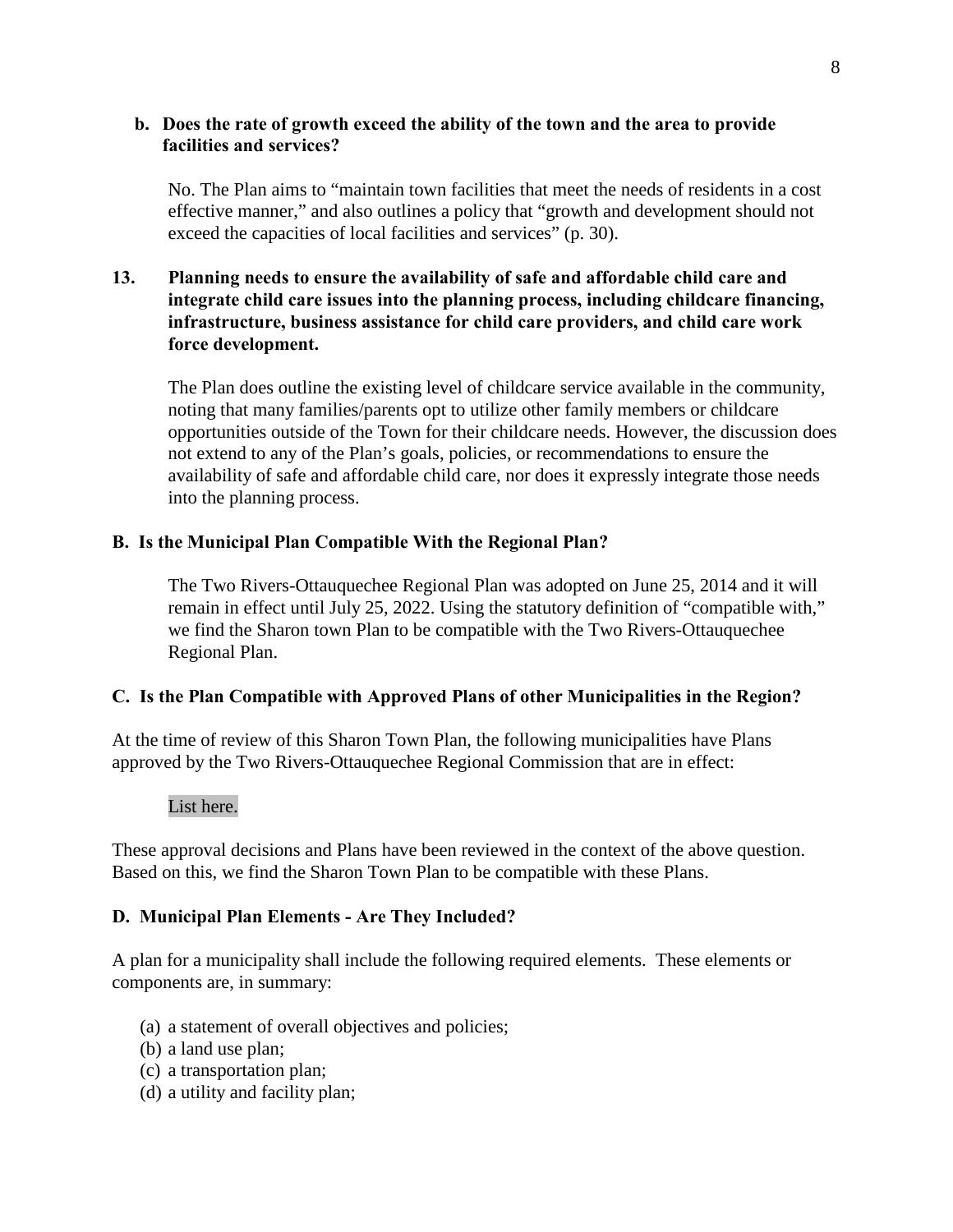- (e) a statement of policies for "special resources";
- (f) an education plan;
- (g) an implementation program;
- (h) a statement on relationship of plan to trends and plans for adjacent towns and the region;
- (i) an energy plan; and
- (j) a housing plan.
- (k) an economic development plan
- (l) a flood resiliency plan

## **1. A statement of objectives, policies and programs of the municipality, to guide the future growth and development of land, public services and facilities, and to protect the environment.**

The Plan, in its entirety, serves as a statement of objectives, policies, and activities that will guide future growth and development while also ensuring environmental protection of Town resources and landscapes. The Town Plan could, in the future, benefit from a standalone section within the Plan that condenses and analyzes this information further.

**2. A land use plan, consisting of a map and statement present and prospective land use, indicating those areas proposed for forests, recreation, agriculture, (using 6 VSA Section 8), residence, commerce, industry, public and semi-public uses and open spaces reserved for flood plain, wetland protection, or other conservation purposes; and setting forth the present and prospective location, amount, intensity and character of such land uses and the appropriate timing or sequence of land development activities in relation to the provision of necessary community facilities and services.**

The "Land Use" element serves as a land use plan (pp. 75-84). Future Land Use and Current Land Use maps can be found in the appendix.

**3. A transportation plan, consisting of a map and a statement of present and prospective transportation and circulation facilities showing existing and proposed highways and streets by type and character of improvement, and where pertinent, parking facilities, transit routes, terminals, bicycle paths and trails, scenic roads, airports, railroads and port facilities, and other similar facilities or uses, with indications of priority of need.** 

The "Transportation" element serves as a transportation plan (pp. 85-93). It is accompanied by a Transportation Map that can be found in the appendix.

**4. A utility and facility plan, consisting of a map and statement of present and prospective community facilities and public utilities showing existing and proposed educational, recreational and other public sites, buildings and facilities, including hospitals, libraries, power generating plants and transmission lines, water supply, sewage disposal, refuse disposal, storm drainage and other similar facilities and**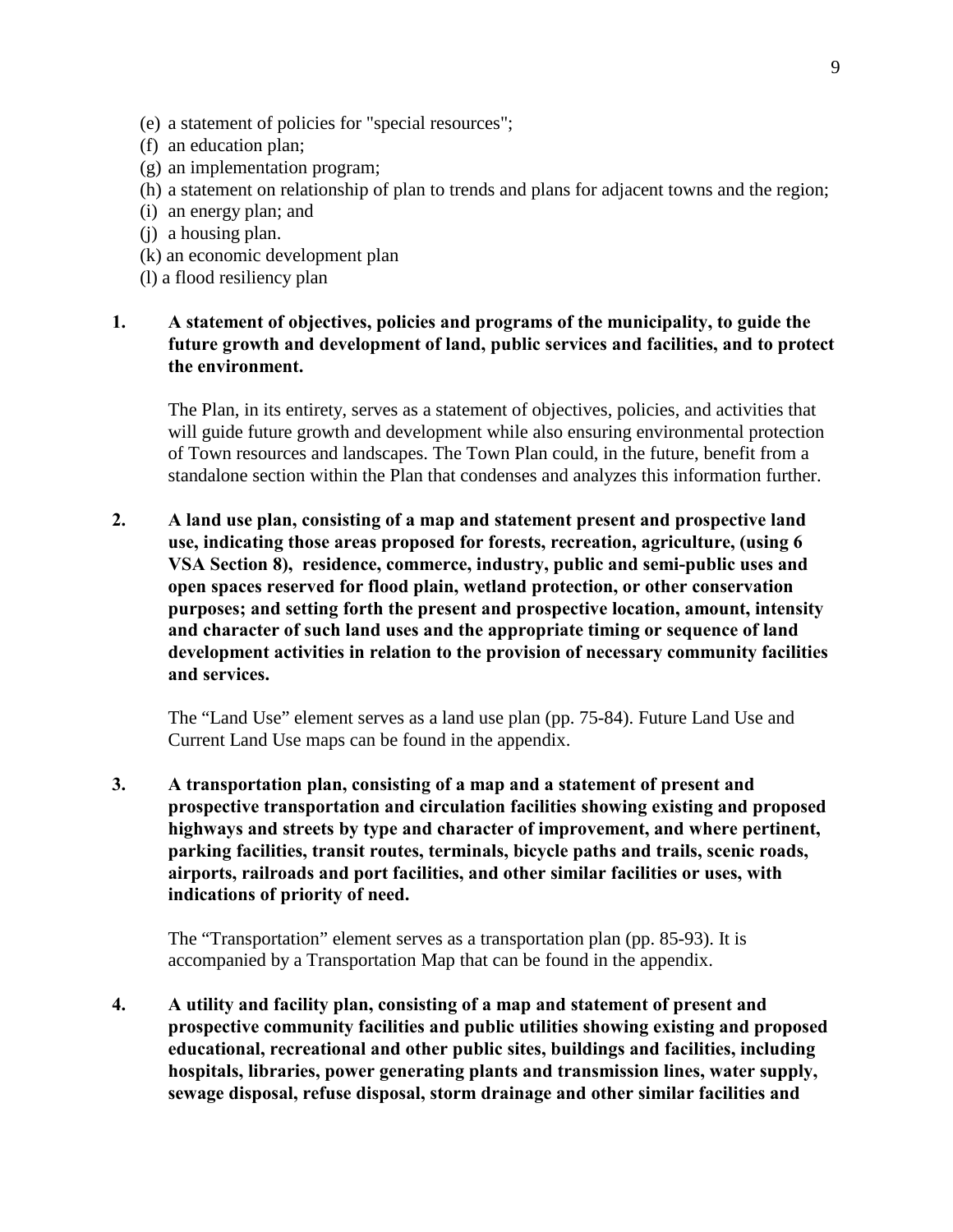## **activities, and recommendations to meet future needs for community facilities and services, with indications of priority of need, costs and methods of financing.**

The "Public Facilities and Utilities" element in conjunction with the "Health and Emergency Services" element serves as a utility and facility plan (pp. 37-36). They are accompanied by a Utilities, Facilities, and Education map that can be found in the appendix.

# **5. A statement of policies on the preservation of rare and irreplaceable natural areas, scenic and historic features and resources.**

The "Scenic Resources" element, coupled with the "Natural Resources" and "Historic and Archeological Resources" elements, serves as a statement of policies on the preservation of rare and irreplaceable natural areas, scenic, and historic features and resources in the Town (pp. 45-69). It is accompanied by a Natural Resources map and a Habitat Blocks map, both of which can be found in the appendix.

# **6. An educational facilities plan consisting of a map and a statement of present and projected uses and the local public school system.**

The "Education" element serves as an educational facilities plan (pp. 37-40). Its mapping needs are contained in the Utilities, Facilities, and Education map that can be found in the appendix.

# **7. A recommended program for the implementation of the objectives of the development plan.**

The "Town Plan Implementation" element serves as a recommended program for the implementation of the objectives of the development plan (pp. 118-122).

# **8. A statement indicating how the plan relates to development trends and plans for adjacent municipalities, areas and the region developed under Title 24.**

The "Relationship to Other Plans" element serves as a statement of how the plan relates to adjacent municipalities and the region as a whole (pp. 115-117).

**9. An energy plan, including an analysis of energy resources, needs, scarcities, costs and problems within the municipality, a statement of policy on the conservation of energy, including programs, such as thermal integrity standards for buildings, to implement that policy, a statement of policy on the development of renewable energy resources, a statement of policy on patterns and densities of land use likely to result in conservation of energy.**

The "Energy" element serves as an energy plan for the Town (pp. 94-106).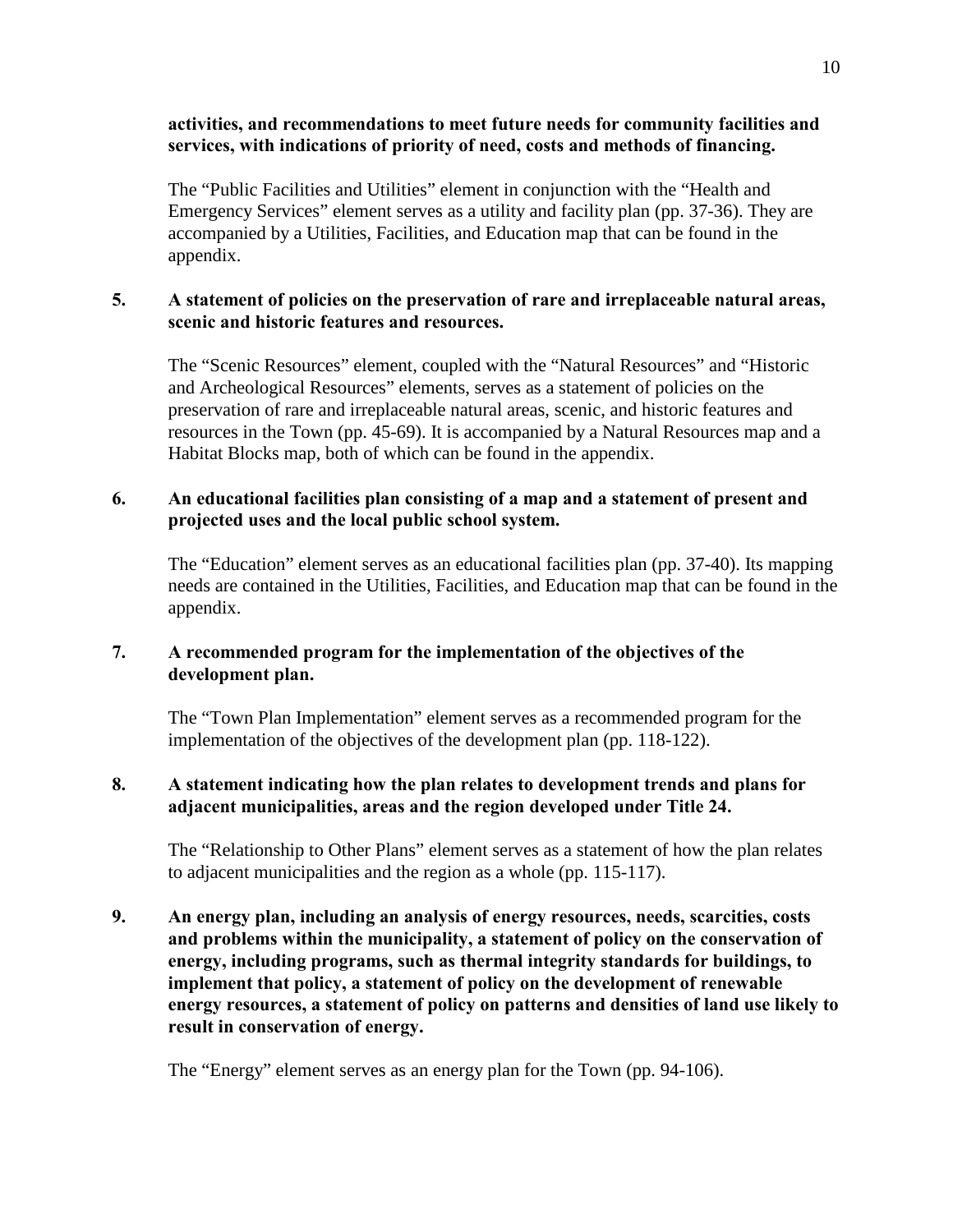**10. A housing element that shall include a recommended program for addressing low and moderate income persons' housing needs as identified by the regional planning commission pursuant to Section 4348a (a) (9) of Title 24.** 

The "Housing" element addresses the Town's needs for low- to moderate-income housing opportunities (pp. 18-22).

**11. An economic development element that describes present economic conditions and the location, type and scale of desired economic development, and identifies policies, projects, and programs necessary to foster economic growth.**

The "Economy" element describes Sharon's present and desired economic conditions along with the programs necessary to foster additional economic growth (pp. 12-17).

**12. A flood resilience plan that identifies flood hazard and fluvial erosion hazard areas and designates those areas to be protected, including floodplains, river corridors, land adjacent to streams, wetlands, and upland forests, to reduce the risk of flood damage to infrastructure and improved property; and recommends policies and strategies to protect the areas identified and designated and to mitigate risks to public safety, critical infrastructure, historic structures, and municipal investments.**

The newly drafted "Flood Resilience" element serves as a flood resilience plan (pp. 107- 114).

# **CONCLUSION**

Based upon the above findings, it is the conclusion of the Regional Commission that the Sharon Town Plan be approved. This approval shall remain in effect until the date that the Plan expires, or until it is amended and reviewed pursuant to these provisions, whichever occurs first.

# **DISCUSSION**

The Regional Commission appreciates the opportunity to formally evaluate the Sharon Town Plan. The Plan is all-inclusive, reflecting the community's planning capabilities and the import that they assign to issues around development.

Prior to issuing a Permit under Act 250, the District Environmental Commission or Environmental Court must find that the project is in conformance with the duly adopted Town Plan. This Plan includes clear, unambiguous language regarding current and proposed land use that can be reviewed by these bodies as part of an Act 250 project application. It is important that future Sharon Town Plans maintain their currency as Plans that have been found to be vague, unclear, or ambiguous do not carry much weight in Act 250 permit proceedings.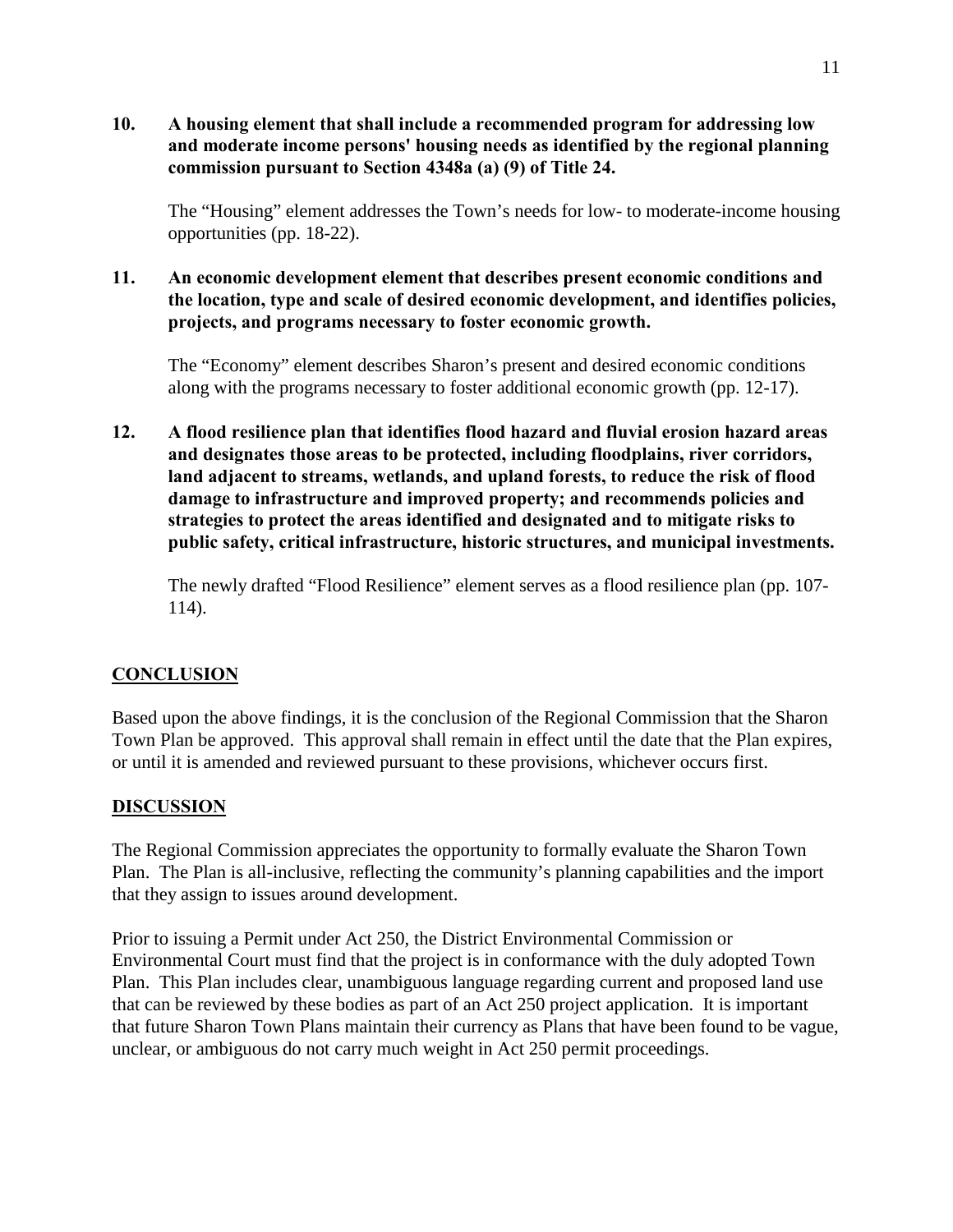The 2004 Vermont State Legislature passed Act 115 that made significant amendments to the Vermont Municipal and Regional Planning and Development Act. The most notable changes, in the context of this review, are that Town Plan and Zoning Bylaws are now held to a higher standard of consistency. From 24 V.S.A. §4303 Definitions:

" **'Conformance with the Plan'** means a proposed implementation tool, including a bylaw or bylaw amendment that is in accord with the municipal plan in effect at the time of adoption, when the bylaw or bylaw amendment includes all the following:

(a) Makes progress toward attaining, or at least does not interfere with, the goals and policies contained in the municipal plan.

(b) Provides for proposed future land uses, densities, and intensities of development contained in the municipal plan.

(c) Carries out, as applicable, any specific proposals for community facilities, or other proposed actions contained in the municipal plan."

As used in this review, the term "compatible with" has been defined (in Section 4302) as meaning: that the Plan in question, as implemented, will not significantly reduce the desired effect of the implementation of the other plan (emphasis added). If a Plan, as implemented, will significantly reduce the desired effect of the other Plan (in this case, the Regional Plan), the Plan may be considered compatible if it includes the following:

(a) a statement that identifies the ways that it will significantly reduce the desired effect of the other Plan;

(b) an explanation of why any incompatible portion of the Plan in question is essential to the desired effect of the Plan as a whole;

(c) an explanation of why, with respect to any incompatible portion of the Plan in question, there is no reasonable alternative way to achieve the desired effect of the Plan; and

(d) an explanation of how any incompatible portion of the Plan in question has been structured to mitigate its detrimental effects on the implementation of the other Plan.

It is evident from a thorough review of the newly adopted Sharon Town Plan that a great deal of effort was placed in addressing the areas of concern enumerated in the 2013 Enhanced Consultation.

- The Land Use element now has much more specificity in discussing permitted and desired density for each of the land use areas.
- The utility and facility plan information provides more specific information related to anticipated projects, associated costs, and prospective financing mechanisms for the Town, where information was available.
- A much broader discussion of the Town's rare and irreplaceable natural areas has been presented, along with corresponding goal, policy, and action statements.
- A clearer, more specific set of recommendations to implement the Plan has been constructed, delineating responsible parties and projected timelines for completing each activity.
- Town energy needs have been more fully fleshed out.